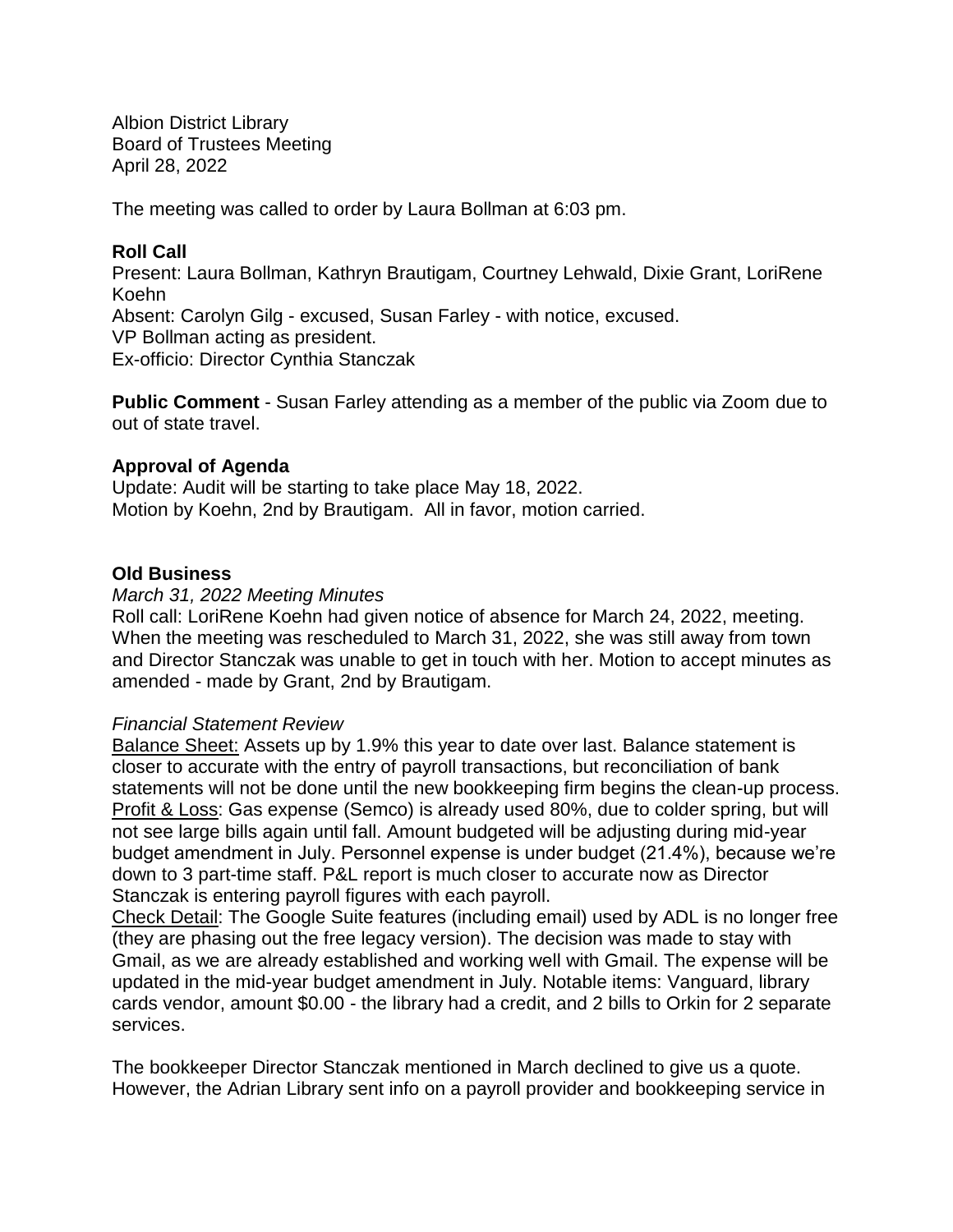Adrian, MI. This firm has experience working with libraries. There is a potential new firm for payroll: WorkForce PayHub.

For the city of Albion, the water bill will be increasing. We can address this in the budget amendment.

Motion to accept financial statements - made by Koehn, 2nd by Grant. Roll call vote: Bollman - yes, Brautigam - yes, Lehwald - yes, Grant - yes, Koehn - yes. Motion carried.

## **Committee Reports**

Facility - postponed. Finance - see above comments. Policy - have not met. Personnel - Laura Bollman has been creating packets for the Director review.

## Director Evaluation/Review:

1% merit-based raise had previously been accepted by the board as part of the 2022 personnel benefits package. Without another policy or contract to supercede it, the library director is covered by the same benefits package.

Self-evaluation from Director Stanczak to have competed in time for the May meeting. Laura Bollman is working to formalize the way of evaluating the director, to have records and a procedure for the library to use from here out: a living, breathable document that will be here as board members and staff come and go.

# **New Business**

*Approval of Audit Engagement Letter from Gabridge & Co. for FY 2021* Board members have a copy of the letter for their records. Motion to appoint Treasurer Brautigam to sign the letter for the audit. Made by Grant, 2nd by Koehn. All in favor. Motion carried.

#### **Director Update**

Facilities - leaks in the roof (again). There's a low point in the pipe. It is leaking in the Naomi Room. It only leaks when there's a ton of rain.

We need a Commercial electrician to look at the pipes…is the leak the result of old metal pipes seeping water? Cindy is building an evidence trail of all the information she gathers.

COVID considerations - CDC says Michigan is entering a transitional phase. You could liken cases to a Tsunami - Storm Surge - Wave - Ripple. The aftermath of spring holidays appears to be a ripple, rather than a wave. And that means we are looking forward to relaxing/removing safety precautions - for example masks for patrons being recommended instead of required, as well as some changes to things in the library like removing keyboard covers, etc.